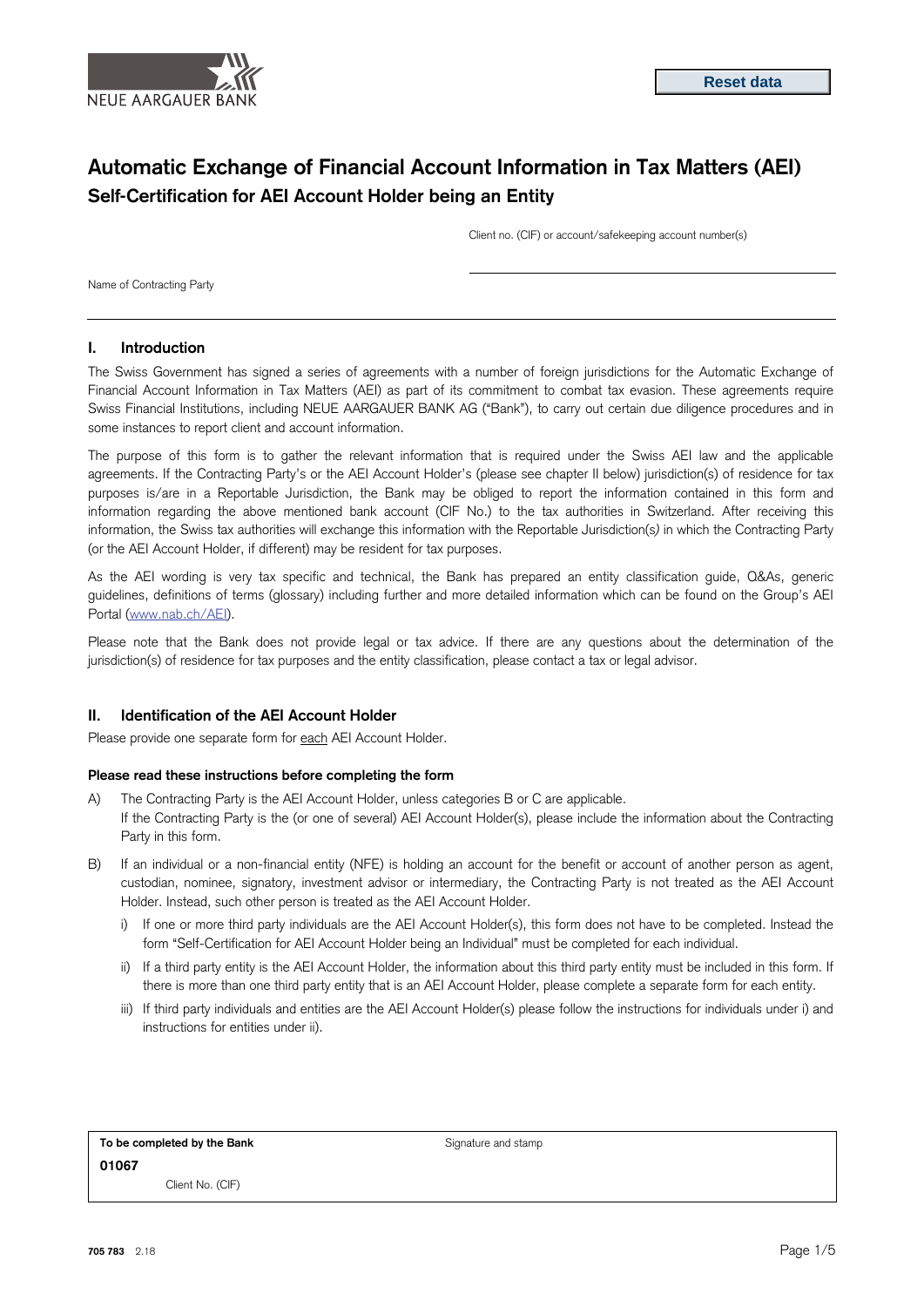C) If the Contracting Party is holding the account as a trustee on behalf of a trust, the trust is treated as the AEI Account Holder and therefore the information about the trust must be included in this form. If there are multiple trusts that are AEI Account Holders, please complete a separate form for each trust.

# **III. Entity Details of the AEI Account Holder (may be identical to the Contracting Party)**

Name of Entity

Residence Address / Street/No.

Zip code Town/City

Country (no abbreviation)

# **IV. Entity Classification**

Please read the Entity Classification Guide (ECG) and if needed the Glossary for assistance with completing this form. Both documents can be found on the Group's AEI Portal [\(www.nab.ch/AEI\).](http://www.credit-suisse.com/AEI) The categories below correspond to the Classification according to ECG.

Please provide the AEI Account Holder Entity classification by ticking the appropriate box:

## **(a) Professionally Managed Investment Entity (PMIE)**

If the PMIE is resident in a Non-Participating Jurisdiction, it will be treated as a Passive NFE. Please indicate the Controlling *Persons* (see definition on the Self-Certification form "Self-Certification for Controlling Persons") in the separate form "Self-Certification for Controlling Persons" for each Controlling Person.

If the PMIE is resident in a Participating Jurisdiction, no other form than this has to be completed. Please note that when you have classified your Entity as a PMIE, the PMIE might have own reporting duties under AEI. Therefore please check with your own tax or legal advisor.

## **(b) Financial Institution other than a PMIE**

This category includes Custodial Institutions, Depository Institutions, Managing Investment Entities, and Specified Insurance Companies.

# **(c) Active NFE – Publicly traded Non-Financial Corporation or a Non-Financial Corporation which is a Related Entity of a Publicly Traded Corporation**

Please provide the name of the established securities market on which the corporation is regularly traded:\_\_\_\_\_\_\_\_\_\_\_\_\_\_\_\_\_\_\_\_\_\_\_\_\_\_\_\_\_\_\_\_\_\_\_\_\_\_\_\_\_\_\_\_\_\_\_\_\_\_\_\_\_\_\_\_\_\_\_\_\_\_\_\_\_\_\_\_\_\_\_\_\_\_\_

If the AEI Account Holder is a Related Entity of a publicly traded corporation, please provide the name of the publicly traded corporation:

## **(d) Active NFE – Governmental Entity or Central Bank**

#### **(e) Active NFE – International Organization**

**To be completed by the Bank** Client No. (CIF)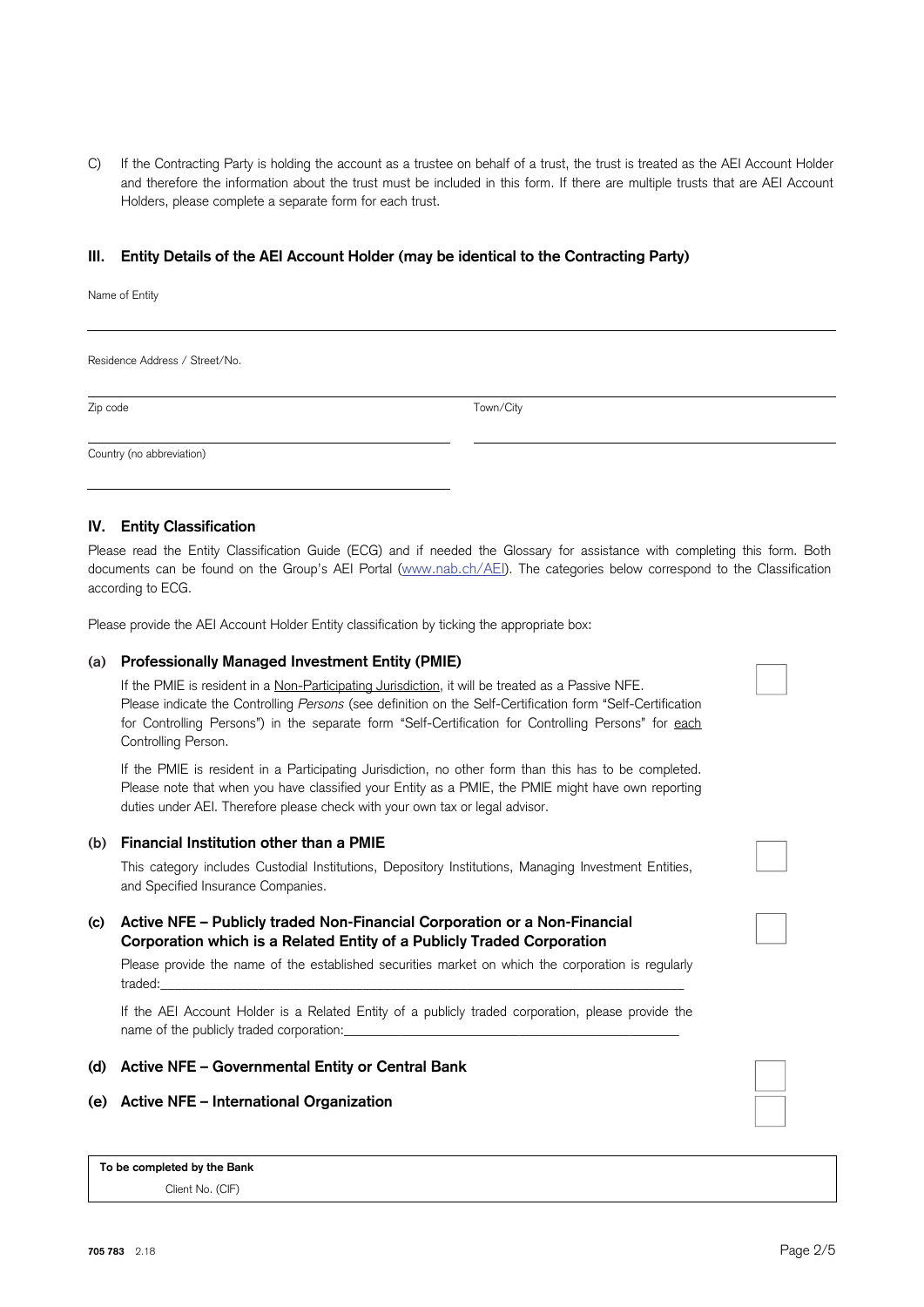# **(f) Active NFE – other**

This category includes:

- Active NFEs by reason of income and assets (less than 50% of the NFE's gross income for the preceding calendar year or other appropriate reporting period is passive income and less than 50% of the NFE's assets during such period are assets that produce or are held for the production of passive income;
- Non-profit organizations (NFEs that are inter alia only established and operated for religious, charitable, scientific, artistic, cultural, athletic, or educational purposes and are exempt from income tax in their jurisdiction of residence
- Holding NFEs that are members of a nonfinancial group
- Treasury centers that are members of a nonfinancial group
- Start-up NFEs
- NFEs that are in liquidation or emerging from bankruptcy
- **Entities wholly owned by a Governmental Entity, International Organization, or Central Bank**
- Related Entities (that are not corporations) of a publicly traded corporation

# **(g) Passive NFE**

Please indicate the Controlling Persons (see definition on the Self-Certification form "Self-Certification for Controlling Persons") in the separate form "Self-Certification for Controlling Persons" for each Controlling Person.

# **V. Tax Residence of the AEI Account Holder**

Please insert below **all** jurisdiction(s) of residence for tax purposes.

Generally, an entity is resident for tax purposes in a jurisdiction if, under the laws of that jurisdiction (including tax conventions, e.g. double tax agreements), it pays or should be paying taxes therein by reason of its incorporation, place of effective management, or any other criterion of a similar nature, and not only from sources in that jurisdiction.

Please note that the following special rules apply under AEI:

- For fiscally transparent entities (e.g. certain partnerships), the place of effective management and control determines their residence for AEI purposes;
- For branches, the jurisdiction of residence for tax purposes of the headquarter entity determines their residence for AEI purposes; and
- For trusts, the residence(s) of the trustee(s) typically determine(s) their residence for AEI purposes.

Further you may be required to provide additional information to evidence the declaration made.

For additional information on tax residence, please contact a tax or legal adviser and visit the Group's AEI Portal [\(www.nab.ch/AEI\).](http://www.credit-suisse.com/AEI)

#### **Jurisdiction 1:**

\_\_\_\_\_\_\_\_\_\_\_\_\_\_\_\_\_\_\_\_

| Jurisdiction(s) of Residence for Tax Purposes | Taxpayer Identification Number (TIN)1 |
|-----------------------------------------------|---------------------------------------|
| (no abbreviations)                            | (or equivalent Identification Number) |



**1** For more information regarding TIN please contact a tax or legal adviser or visit the Group's AEI Portal (www.nab.ch/AEI).

**To be completed by the Bank** Client No. (CIF)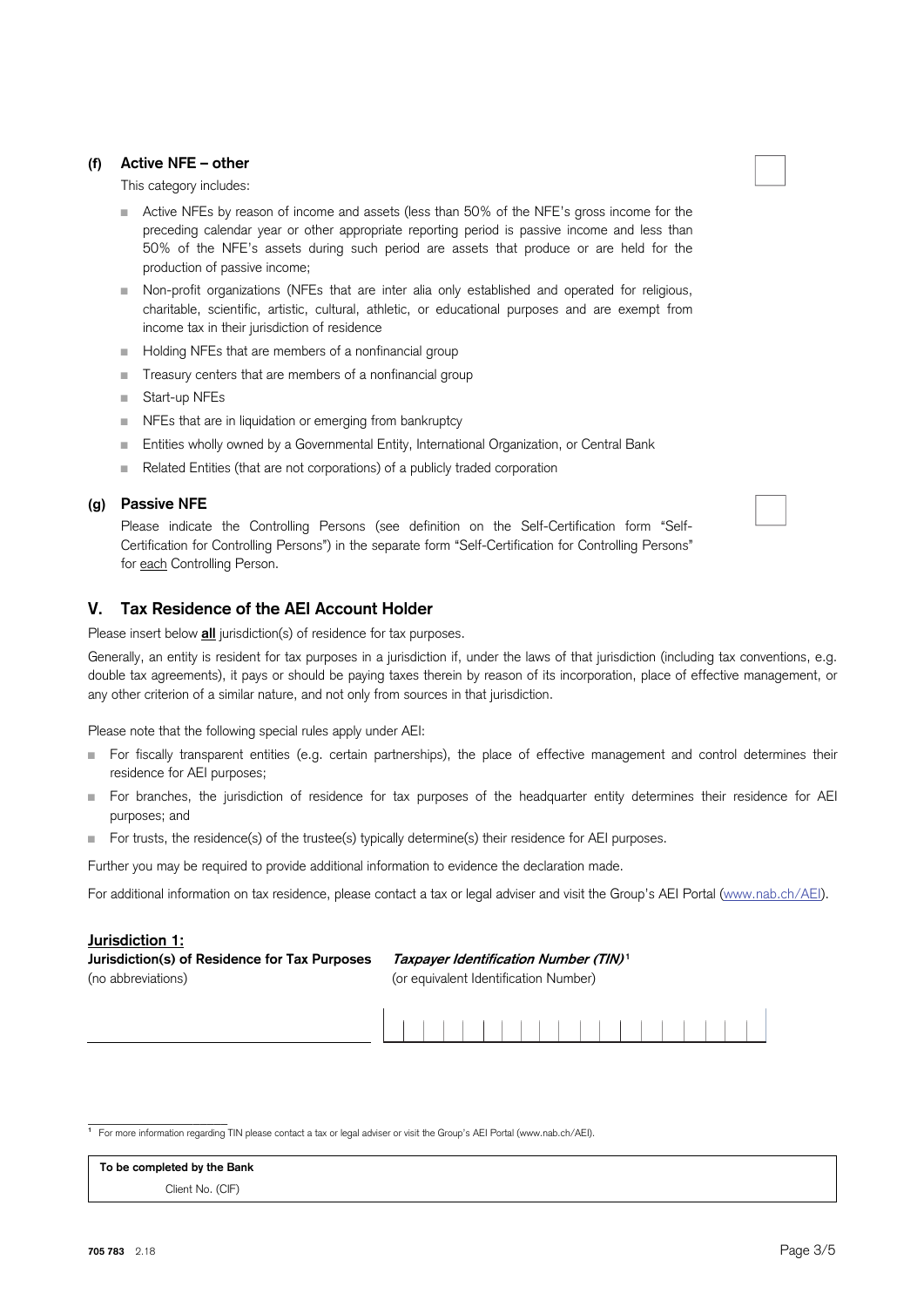| If the TIN is unavailable, please tick the box with the appropriate reason (only one box can be ticked):                                                                             |                                                                                                                                                                                              |                                                                                            |  |
|--------------------------------------------------------------------------------------------------------------------------------------------------------------------------------------|----------------------------------------------------------------------------------------------------------------------------------------------------------------------------------------------|--------------------------------------------------------------------------------------------|--|
|                                                                                                                                                                                      | Reason A: The relevant jurisdiction is Switzerland (Note: If you tick this box, please make sure that you also have entered<br>above your jurisdiction of residence for tax purposes)        |                                                                                            |  |
|                                                                                                                                                                                      | Reason B: The jurisdiction where the AEI Account Holder is liable to pay tax does not issue TINs (or an equivalent<br>identification number) to its residents <sup>2</sup>                   |                                                                                            |  |
|                                                                                                                                                                                      | Reason C: The TIN is not available at the moment but will be provided as soon as possible.                                                                                                   |                                                                                            |  |
| Jurisdiction 2:<br>(no abbreviations)                                                                                                                                                | Jurisdiction(s) of Residence for Tax Purposes                                                                                                                                                | Taxpayer Identification Number (TIN) <sup>1</sup><br>(or equivalent Identification Number) |  |
|                                                                                                                                                                                      |                                                                                                                                                                                              |                                                                                            |  |
| If the TIN is unavailable, please tick the box with the appropriate reason (only one box can be ticked):                                                                             |                                                                                                                                                                                              |                                                                                            |  |
|                                                                                                                                                                                      | Reason A: The relevant jurisdiction is Switzerland (Note: If you tick this box, please make sure that you also have entered<br>above your jurisdiction of residence for tax purposes)        |                                                                                            |  |
|                                                                                                                                                                                      | Reason B: The jurisdiction where the AEI Account Holder is liable to pay tax does not issue TINs (or an equivalent<br>identification number) to its residents <sup>2</sup>                   |                                                                                            |  |
|                                                                                                                                                                                      | <b>Reason C:</b> The TIN is not available at the moment but will be provided as soon as possible.                                                                                            |                                                                                            |  |
| Jurisdiction 3:<br>Taxpayer Identification Number (TIN) <sup>1</sup><br>Jurisdiction(s) of Residence for Tax Purposes<br>(no abbreviations)<br>(or equivalent Identification Number) |                                                                                                                                                                                              |                                                                                            |  |
|                                                                                                                                                                                      |                                                                                                                                                                                              |                                                                                            |  |
| If the TIN is unavailable, please tick the box with the appropriate reason (only one box can be ticked):                                                                             |                                                                                                                                                                                              |                                                                                            |  |
|                                                                                                                                                                                      | <b>Reason A:</b> The relevant jurisdiction is Switzerland (Note: If you tick this box, please make sure that you also have<br>entered above your jurisdiction of residence for tax purposes) |                                                                                            |  |
|                                                                                                                                                                                      | Reason B: The jurisdiction where the AEI Account Holder is liable to pay tax does not issue TINs (or an equivalent<br>identification number) to its residents <sup>2</sup>                   |                                                                                            |  |
|                                                                                                                                                                                      | <b>Reason C:</b> The TIN is not available at the moment but will be provided as soon as possible.                                                                                            |                                                                                            |  |
| Please use an additional form if the above mentioned AEI Account Holder is tax resident in more than three<br>jurisdictions.                                                         |                                                                                                                                                                                              |                                                                                            |  |

# **VI. Acknowledgment and Certification**

1. The Contracting Party confirms that all statements made in this form are to the best of its knowledge and belief, correct and complete.

# **To be completed by the Bank**

Client No. (CIF)

\_\_\_\_\_\_\_\_\_\_\_\_\_\_\_\_\_\_ **1** For more information regarding TIN please contact a tax or legal adviser or visit the Group's AEI Portal (www.nab.ch/AEI).

<sup>&</sup>lt;sup>2</sup> The Reason B also covers cases where the jurisdiction in which the AEI Account Holder is liable to pay tax does not issue TINs to some types of its residents (e.g. partnerships).